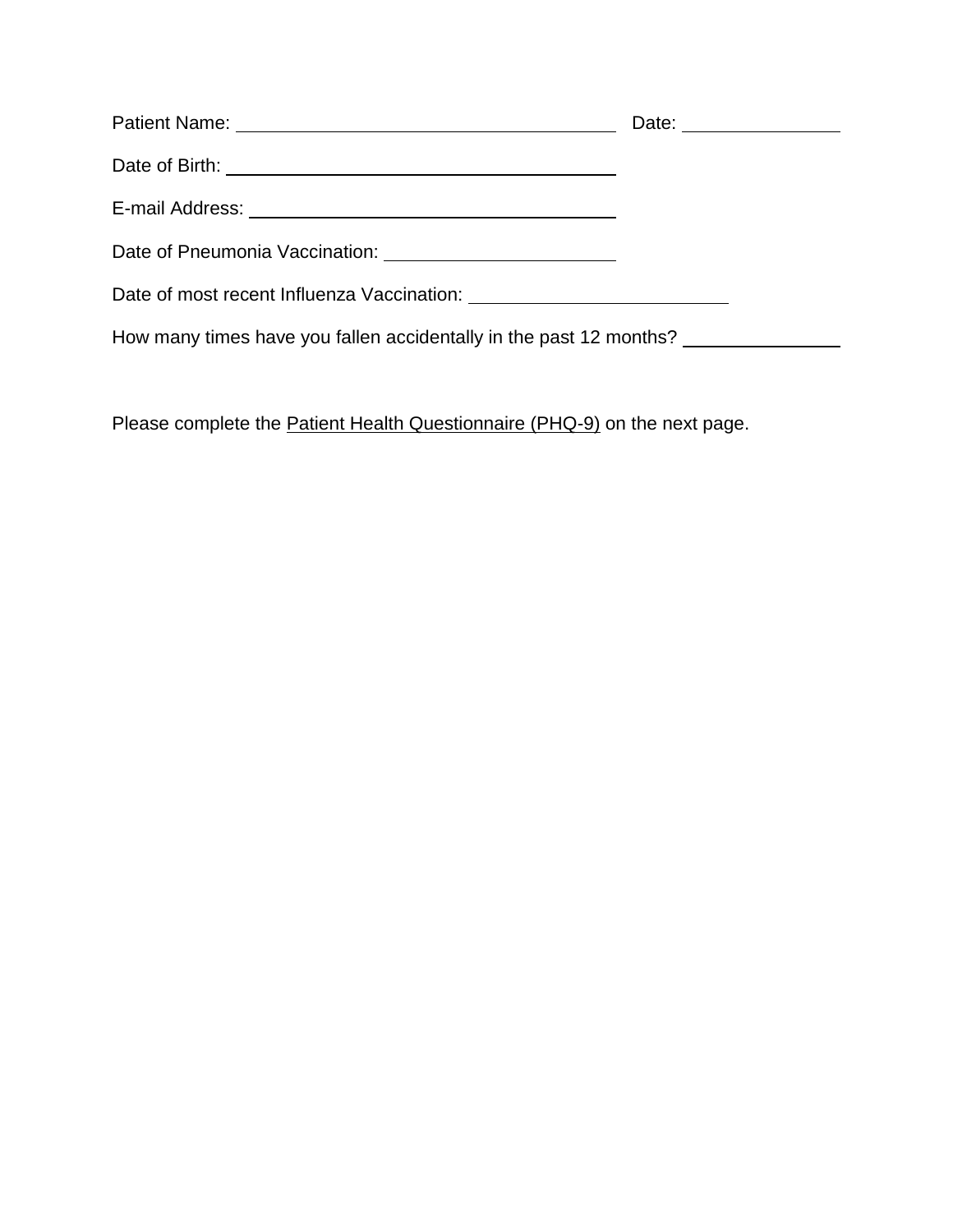## **Patient Health Questionnaire (PHQ-9)**

|          | <b>Patient Name:</b>                                                                                                                                                                                                                        | Date:                                   |                              |                               |                                    |
|----------|---------------------------------------------------------------------------------------------------------------------------------------------------------------------------------------------------------------------------------------------|-----------------------------------------|------------------------------|-------------------------------|------------------------------------|
|          |                                                                                                                                                                                                                                             |                                         |                              |                               |                                    |
|          | 1. Over the <i>last 2 weeks</i> , how often have you been<br>bothered by any of the following problems?                                                                                                                                     | Not At All                              | Several<br>Days              | More than<br>Half the<br>Days | <b>Nearly</b><br>Every<br>Day      |
| a.       | Little interest or pleasure in doing things                                                                                                                                                                                                 | l I                                     | ΙI                           | l I                           |                                    |
| b.       | Feeling down, depressed or hopeless                                                                                                                                                                                                         | П                                       | $\blacksquare$               |                               |                                    |
| c.       | Trouble falling/staying asleep, sleeping too much                                                                                                                                                                                           | П                                       | ΙI                           |                               |                                    |
| d.       | Feeling tired or having little energy                                                                                                                                                                                                       | l I                                     |                              |                               |                                    |
| е.       | Poor appetite or overeating                                                                                                                                                                                                                 | $\Box$                                  |                              |                               |                                    |
| f.       | Feeling bad about yourself or that you are a<br>failure or have let yourself or your family down                                                                                                                                            | П                                       | ΙI                           |                               |                                    |
| g.       | Trouble concentrating on things, such as reading<br>the newspaper or watching television                                                                                                                                                    | П                                       | □                            |                               |                                    |
| h.<br>i. | Moving or speaking so slowly that other people<br>could have noticed, or the opposite: being so<br>fidgety or restless that you have been moving<br>around a lot more than usual<br>Thoughts that you would be better off dead or           | H                                       | П                            |                               |                                    |
|          | of hurting yourself in some way<br>2. If you checked off any problem on this questionnaire<br>so far, how difficult have these problems made it for<br>you to do your work, take care of things at home, or<br>get along with other people? | Not<br><b>Difficult</b><br>At All<br>J. | Somewhat<br><b>Difficult</b> | Very<br><b>Difficult</b>      | Extremely<br><b>Difficult</b><br>H |